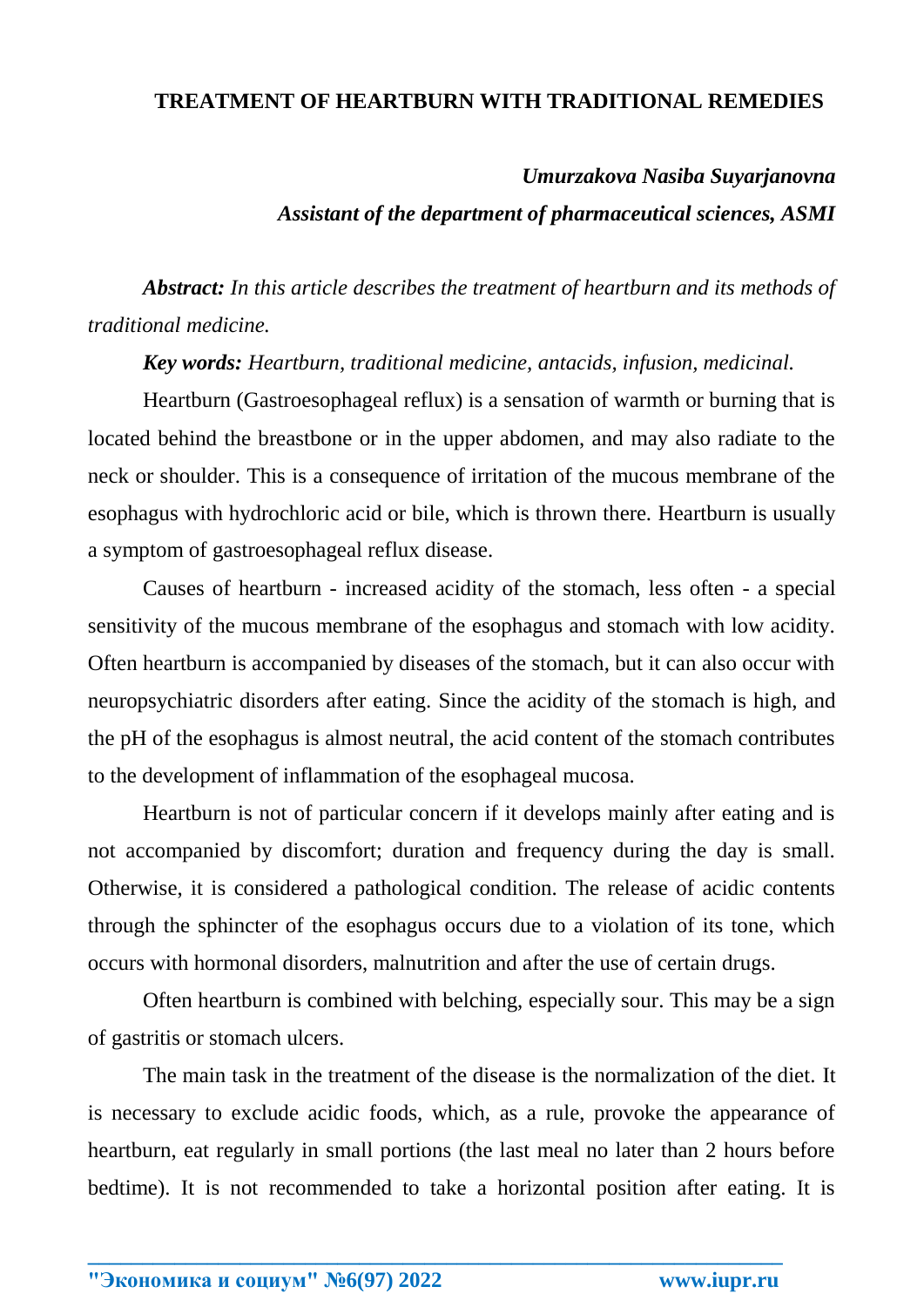necessary to exclude smoking, limit the consumption of alcohol, fatty foods, coffee, chocolate. It is required to avoid loads associated with an increase in intra-abdominal pressure (straining, lifting weights). As drug therapy, antacids (preferably in the form of gels), drugs that reduce secretion and normalize the motor function of the stomach are used. Traditional treatments for heartburn. Non-absorbable antacids help to alleviate the condition : maalox, almagel, phosphalugel , etc. They are taken every 2- 3 hours. If the pain persists, over-the-counter cimetidine and denol can be taken . Skimmed milk can be used as an antacid. Drink warm mineral water, milk, take burnt magnesia. Charcoal powder taken with water also eliminates heartburn.

Prepare an infusion of St. John's wort (20 g), plantain leaves (20 g), chamomile inflorescences (5 g). Take 1 tablespoon 3 times a day.

Pour 20 g of cudweed herb with 200 ml of boiling water. Take 1 tablespoon 4- 5 times a day. Use for abdominal pain associated with bloating, heartburn, persistent gastritis, hypertension, palpitations, insomnia in people with an easily excitable nervous system, and pulmonary tuberculosis.

An effective remedy is fresh raw potato juice. It is an effective preventive medicine for chronic gastritis. About 4 times a day, drink 1/4 cup of juice 15-20 minutes before meals. After 2-3 weeks, heartburn will stop bothering you. The course of treatment can be immediately stopped, or you can continue (to regulate the activity of the stomach), but it is better to take juice 2 times a day.

Use coal in powder from black poplar (black poplar) 0.5 teaspoon 3 times a day before meals. Drink water.

Overcook buckwheat until dark brown, crush, sift. Take on the tip of a knife 3- 4 times a day.

 Heartburn will disappear if you take 80-100 g of apple cider vinegar immediately before meals 1 time per day for 2-3 weeks.

 Pour 1-2 teaspoons of centaury herb with 2 cups of boiling water, leave for 20-30 minutes, strain. Take 1/2-2/3 cup 3 times a day 1.5 hours before meals for 2 months.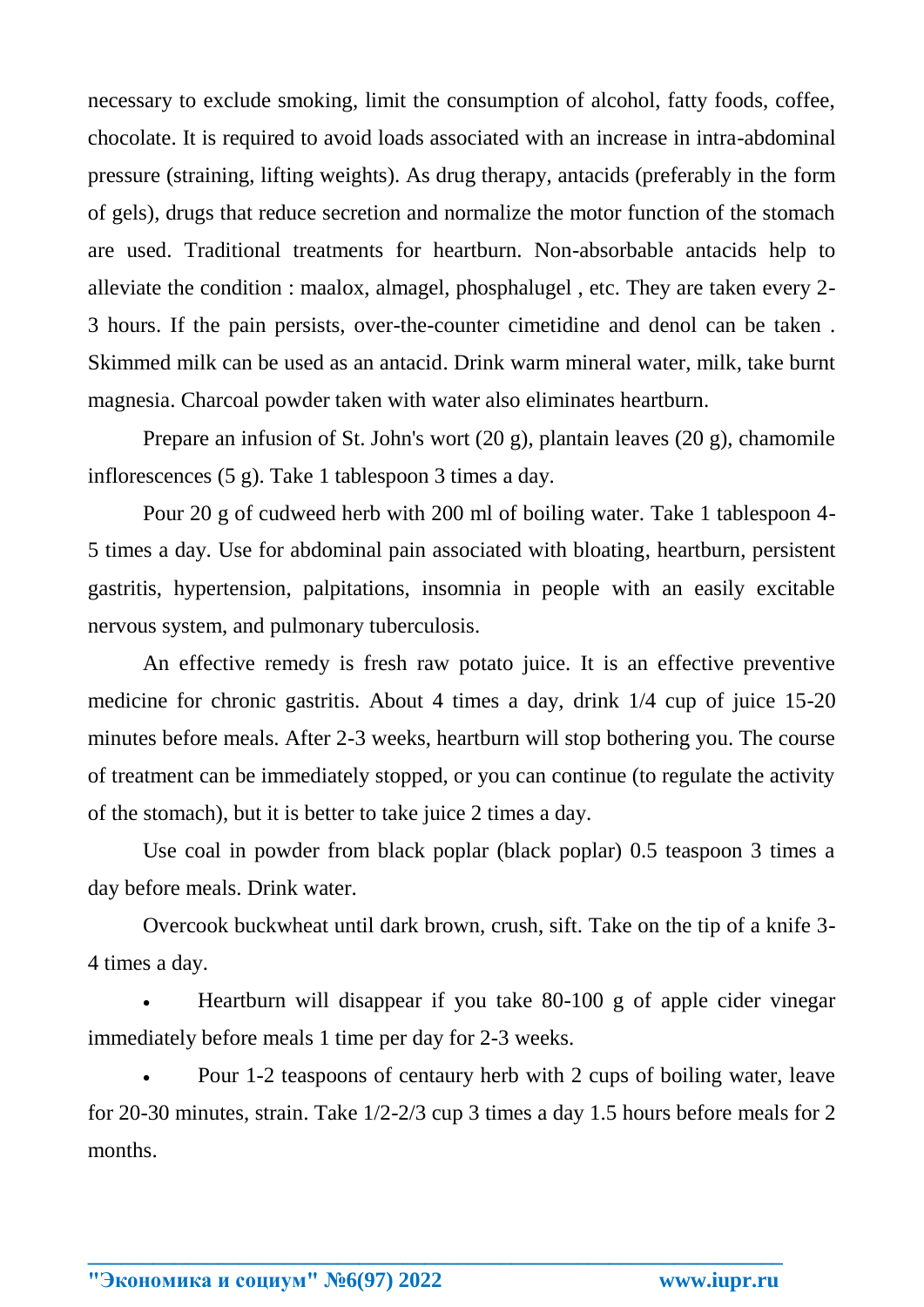20 g of yellow gentian root pour 1 glass of water, insist, strain. Drink 1 tablespoon 3 times a day 30 minutes before meals with persistent heartburn.

 Crush anise seeds and pour 1 liter of vodka. Insist for a month. Add a pinch of cinnamon or lemon peel to taste, add 200–400 g of granulated sugar, stir until dissolved, strain. Take 1 liquor glass after each meal.

 Dissolve 0.2 g of mummy in a tablespoon of tea or boiled water. Take 2 times a day, morning and evening before bedtime, for 24-26 days. You can take mummy with milk or honey. Healing occurs on the 10th-15th day.

 Finely chopped roots of gentian cruciform pour wine and insist 3 weeks. Take 1 glass a day before dinner for persistent heartburn.

 4 teaspoons of Dubrovnik purple (all parts of the plant are in the flowering stage), pour 1 cup of boiling water, insist, strain. Infusion to drink during the day.

 With persistent heartburn, white birch bark ash is used, 0.5 teaspoon per dose. Drink water.

### **Non-traditional and folk remedies, recipes and treatments for heartburn**

o Chew for 30-40 minutes a few grains of barley or oats, swallowing saliva. Then spit out the chaff. With heartburn.

o Take 1 tablespoon of crushed or mashed walnut kernels or sweet almonds for heartburn.

o Drink on an empty stomach 1-2 times a day, 1-2 tablespoons of freshly prepared potato juice. Or drink raw potato juice, 1 dessert spoon 3 times a day 30 minutes before meals for heartburn. Green first aid kit www.apteka72.com

o Drink mineral alkaline water for heartburn.

o Take 3 times a day, 0.5 teaspoon of powdered eggshells of hard-boiled chicken eggs. Take soda, dissolving 0.25 teaspoon in 0.5 glass of water for heartburn.

o Eat 3-4 pieces of peas, fresh or dry soaked, but not canned or boiled.

o If heartburn recurs daily, then you need to eat buckwheat porridge on an empty stomach, drink plenty of water, eat less fatty foods.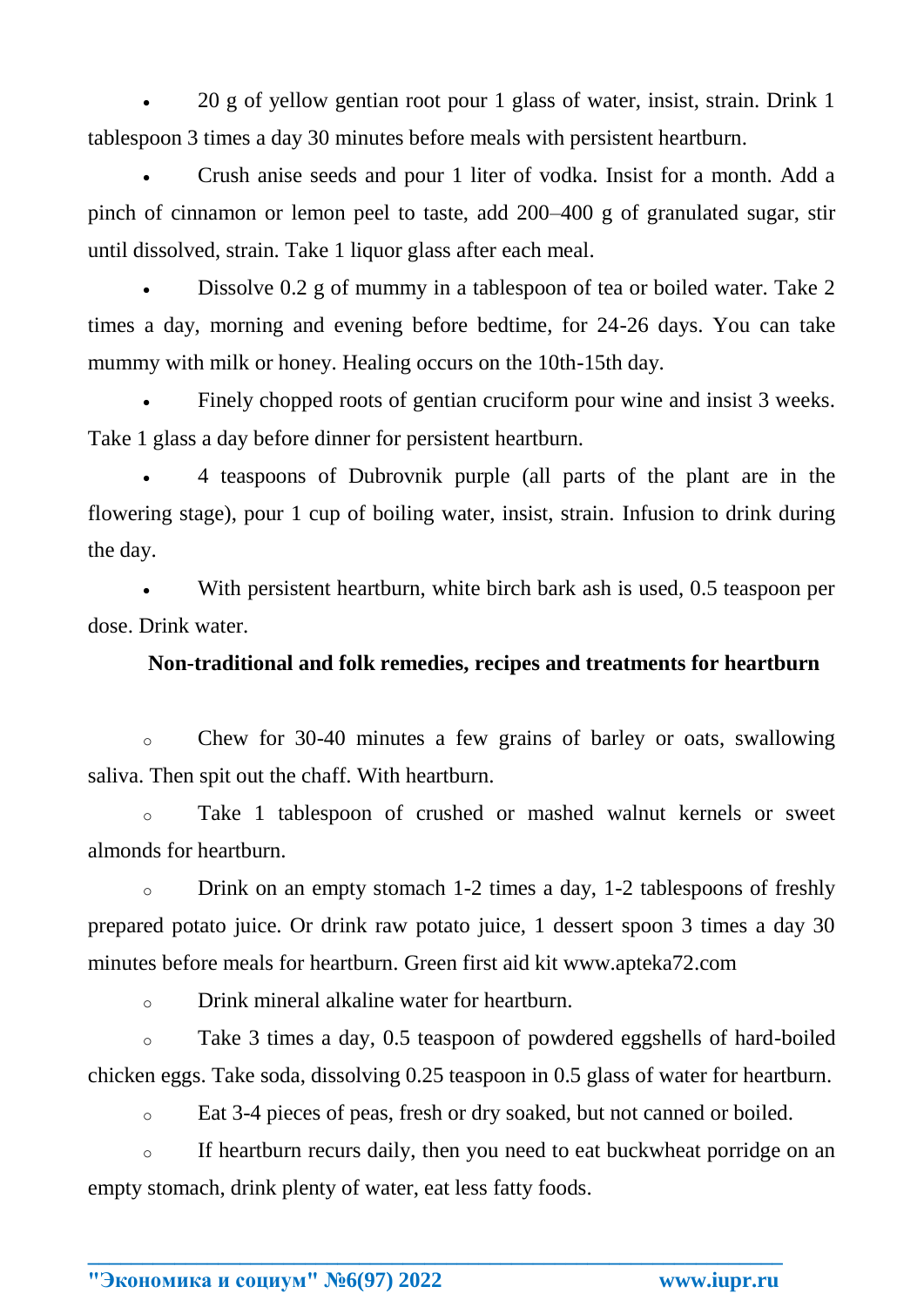Herbs and fees for heartburn

 Dried and powdered potato flowers are brewed and drunk as tea for heartburn.

 Brew 1 cup of boiling water 1 tablespoon of centaury herb, insist overnight in a thermos, strain. Drink 1 tablespoon 3-4 times a day before meals. The infusion removes gases , harmful substances from the stomach, has a beneficial effect on the stomach, kidneys, liver and prevents heartburn.

 To get rid of heartburn, you need to chew a small piece of calamus rhizome and swallow it with water (you can not drink it).

 Brew 5 g of finely chopped gentian root with 1 cup of boiling water, heat over low heat for 7 minutes, leave for 30 minutes and strain. Take 1 cup 3 times a day for heartburn.

 Pour 2 teaspoons of crushed gentian root with 1 glass of vodka or wine, leave for 21 days. Take 2 tablespoons 3 times a day before meals for heartburn.

 Pound the dried seeds, roots and leaves of angelica officinalis. Pour 1 pinch of powder with 1 cup of boiling water, cover the glass with a lid and let it brew. Take 3 times a day for heartburn.

 Take equally the herbs of St. John's wort, yarrow, marsh cudweed. 3 tablespoons of the mixture insist 2 hours in 1 liter of boiling water, strain, drink 0.5 cups 4-5 times a day. The infusion helps not only with heartburn, but also with pain in the stomach.

 For heartburn, collections are effective, which include: dubrovnik, snake mountaineer, Icelandic moss, flax, peppermint, [orchis ,](http://www.apteka72.com/yatryshnik-klubni-10g) coltsfoot.

Vanga's recipes for heartburn

 Potato juice: 3-4 times a day, drink a quarter glass of fresh potato juice 15-20 minutes before meals for a month. This method will help you get rid of heartburn.

 A decoction of licorice root: 10 grams of licorice root, 6 grams of orange peels, brew with two glasses of water. Boil up to half. Add 60 grams of honey. Take for a month three times a day 10-15 minutes before meals.